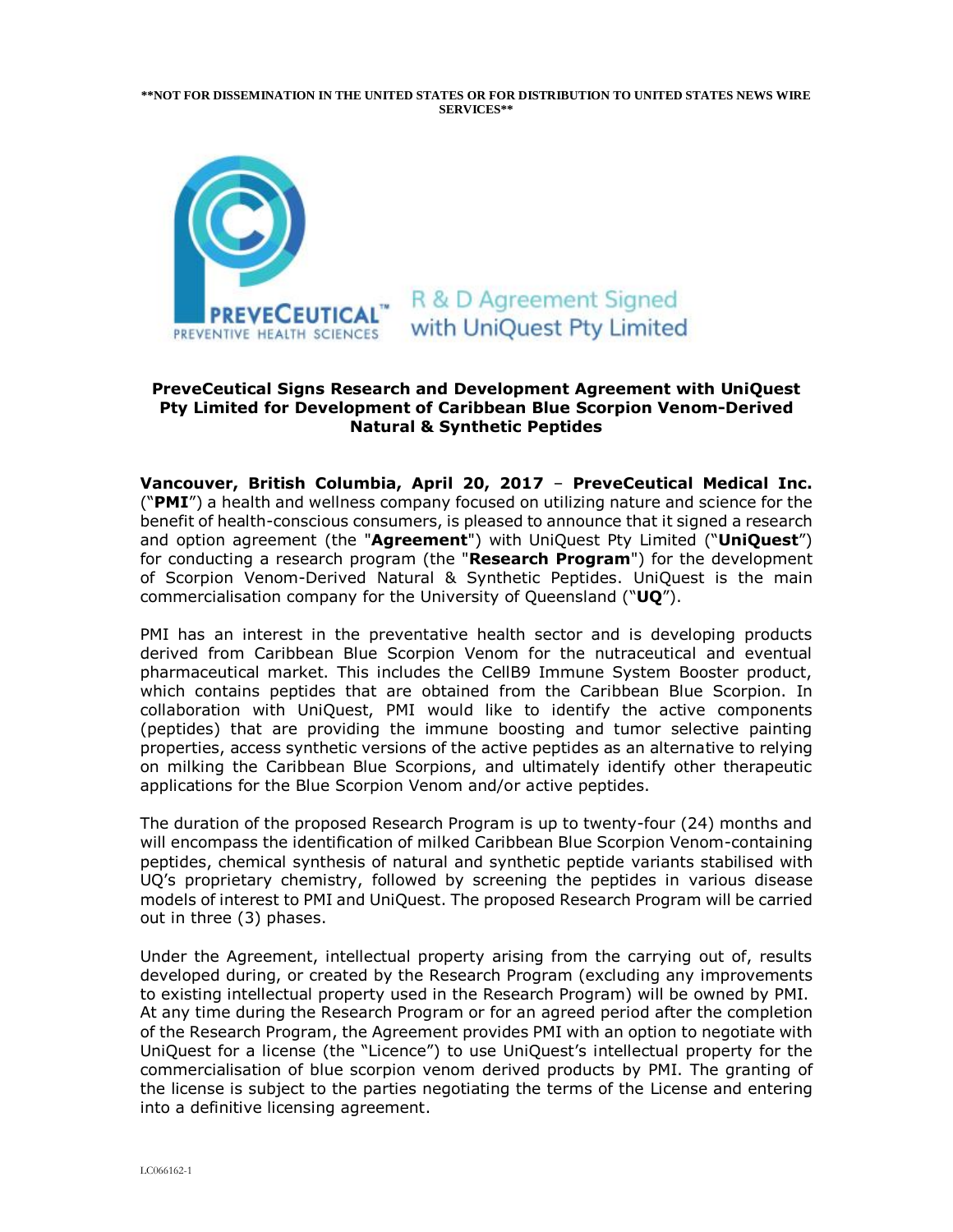*"Working with UniQuest and the University of Queensland on this research program presents PMI with unique opportunities towards developing products that promote good health and wellness. Wellness products developed from Scorpion Venom-Derived Natural & Synthetic Peptides have the potential to be utilised in a number of therapeutic applications including boosting immune systems",* said Stephen Van Deventer, PMI's Chairman and Chief Executive Officer.

Information on these projects will be presented by Dr. Makarand Jawadekar, PMI's Chief Science Officer, and Dr. Harendra (Harry) Parekh, of the University of Queensland's School of Pharmacy, at PMI's presentation on April 27, 2017.

## **Presentation Information:**

Venue: The Fairmont Waterfront Hotel (900 Canada Pl, Vancouver, BC V6C 3L5), Malaspina Room

Date: Thursday, April 27, 2017

Time: 1:30 p.m. PDT to 6:00 p.m. PDT

Confirm your attendance, register by clicking here: [https://preveceutical](https://preveceutical-presentation-2017.eventbrite.ca/)[presentation-2017.eventbrite.ca/](https://preveceutical-presentation-2017.eventbrite.ca/)

## **Update on Previously Announced Amalgamation and Financing**

The non-brokered private placement of up to 10 million units for minimum gross proceeds of at least \$1 million and maximum gross proceeds of up to \$5 million (the "Financing") being conducted by Carrara Exploration Corp. (CSE: CAA) ("Carrara"), pursuant to a previously announced amalgamation agreement, is ongoing. The amalgamation agreement provides for the acquisition of PMI by Carrara by way of a three-cornered amalgamation and a reverse take-over of Carrara by PMI. A copy of the news release announcing the Financing and a copy of the amalgamation agreement were posted on Carrara's profile on the System for Electronic Document Analysis and Retrieval (SEDAR)'s website on March 23, 2017, and can be accessed at [www.sedar.com.](http://www.sedar.com/)

### **About UniQuest Pty Ltd.**

UniQuest is the main commercialization company of UQ, specialising in the commercialisation of intellectual property, research outcomes and expertise. UniQuest delivers commercialization outcomes which provide impact for business, the environment, global communities and society as a whole. UniQuest benchmarks in the top 10 percent globally for university-based technology transfer. UQ innovations licenced by UniQuest are now generating annual sales of over \$3 billion. For example, UQ superconductor technology, through licensing arrangements, is used in two-thirds of the world's MRIs and more than 80 million doses of the life-saving Gardasil® cervical cancer vaccine, patented by UniQuest in 1991, have been distributed throughout 121 countries, including 72 developing countries.